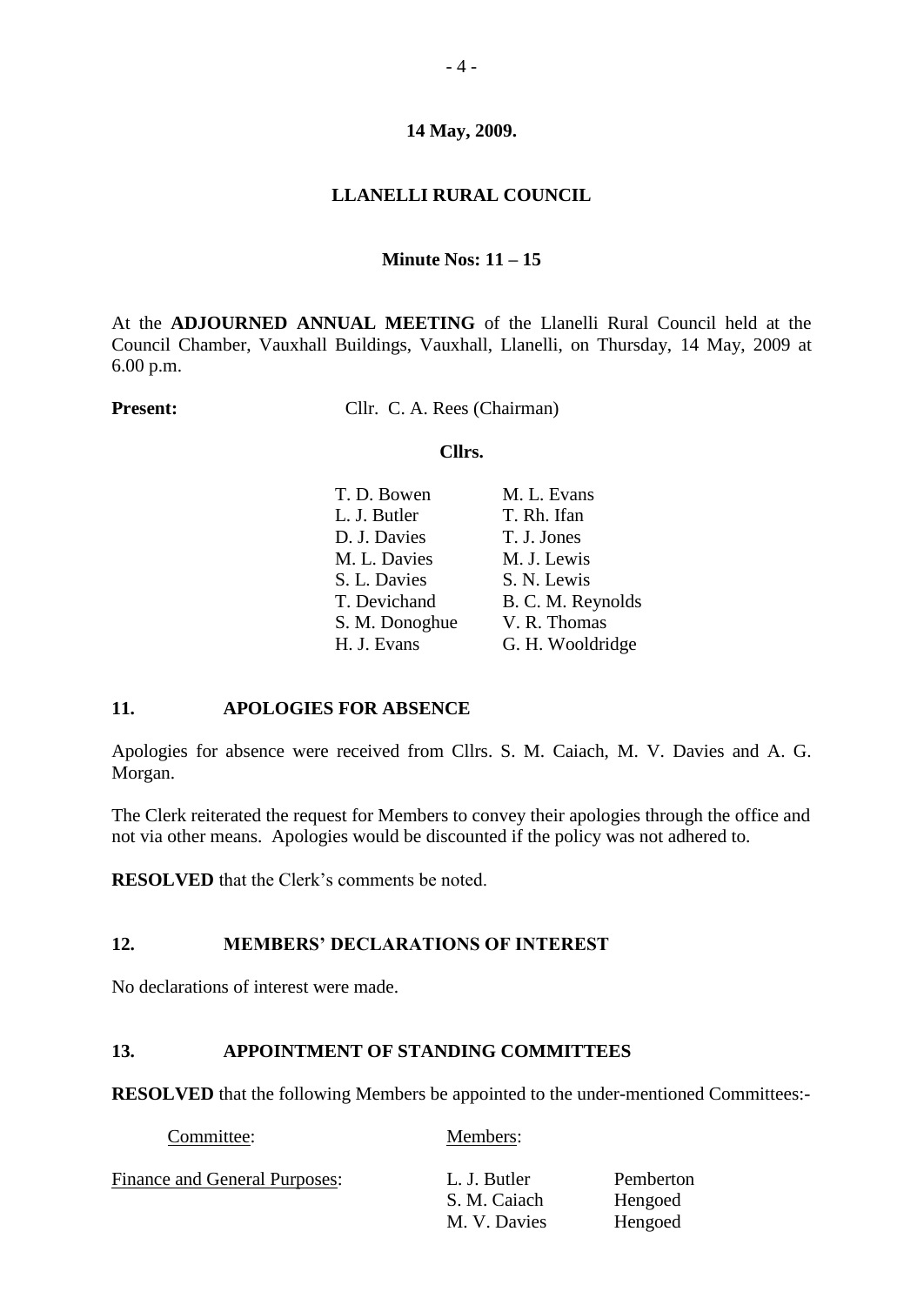| Committee:                           | Members:                                                                                                                                                                                     |                                                                                                                                                                  |
|--------------------------------------|----------------------------------------------------------------------------------------------------------------------------------------------------------------------------------------------|------------------------------------------------------------------------------------------------------------------------------------------------------------------|
| <b>Finance and General Purposes:</b> | T. Devichand<br>H. J. Evans<br>T. Rh. Ifan<br>T. J. Jones<br>C. A. Rees<br>B. C. M. Reynolds<br>A. C. Thomas<br>V. R. Thomas                                                                 | Dafen<br>Felinfoel<br><b>Swiss Valley</b><br>Glyn<br>Chairman of Council<br>Pemberton<br>Dafen<br><b>B</b> ynea                                                  |
| Recreation and Welfare:              | L. J. Butler<br>D. J. Davies<br>M. L. Davies<br>S. L. Davies<br>S. M. Donoghue<br>M. L. Evans<br>T. J. Jones<br>M. J. Lewis<br>S. N. Lewis<br>A. G. Morgan<br>C. A. Rees<br>G. H. Wooldridge | Pemberton<br>Pemberton<br>Hengoed<br>Dafen<br><b>Bynea</b><br>Hengoed<br>Leader of Council<br>Felinfoel<br>Dafen<br><b>Swiss Valley</b><br>Glyn<br><b>B</b> ynea |
| Planning and Liaison:                | T. D. Bowen<br>M. L. Davies<br>S. L. Davies<br>S. M. Donoghue<br>M. L. Evans<br>T. J. Jones<br>M. J. Lewis<br>S. N. Lewis<br>A. G. Morgan<br>C. A. Rees<br>B. C. M. Reynolds                 | Pemberton<br>Hengoed<br>Dafen<br><b>B</b> ynea<br>Hengoed<br>Glyn<br>Felinfoel<br>Dafen<br><b>Swiss Valley</b><br><b>Chairman of Council</b><br>Pemberton        |
| <b>Policy and Resources:</b>         | T. D. Bowen<br>S. M. Caiach<br>D. J. Davies<br>M. V. Davies<br>T. Devichand<br>H. J. Evans<br>T. Rh. Ifan<br>T. J. Jones<br>C. A. Rees<br>A. C. Thomas<br>V. R. Thomas                       | Pemberton<br>Hengoed<br>Pemberton<br>Hengoed<br>Dafen<br>Felinfoel<br><b>Swiss Valley</b><br>Leader of Council<br>Glyn<br>Dafen<br><b>Bynea</b>                  |

G. H. Wooldridge Bynea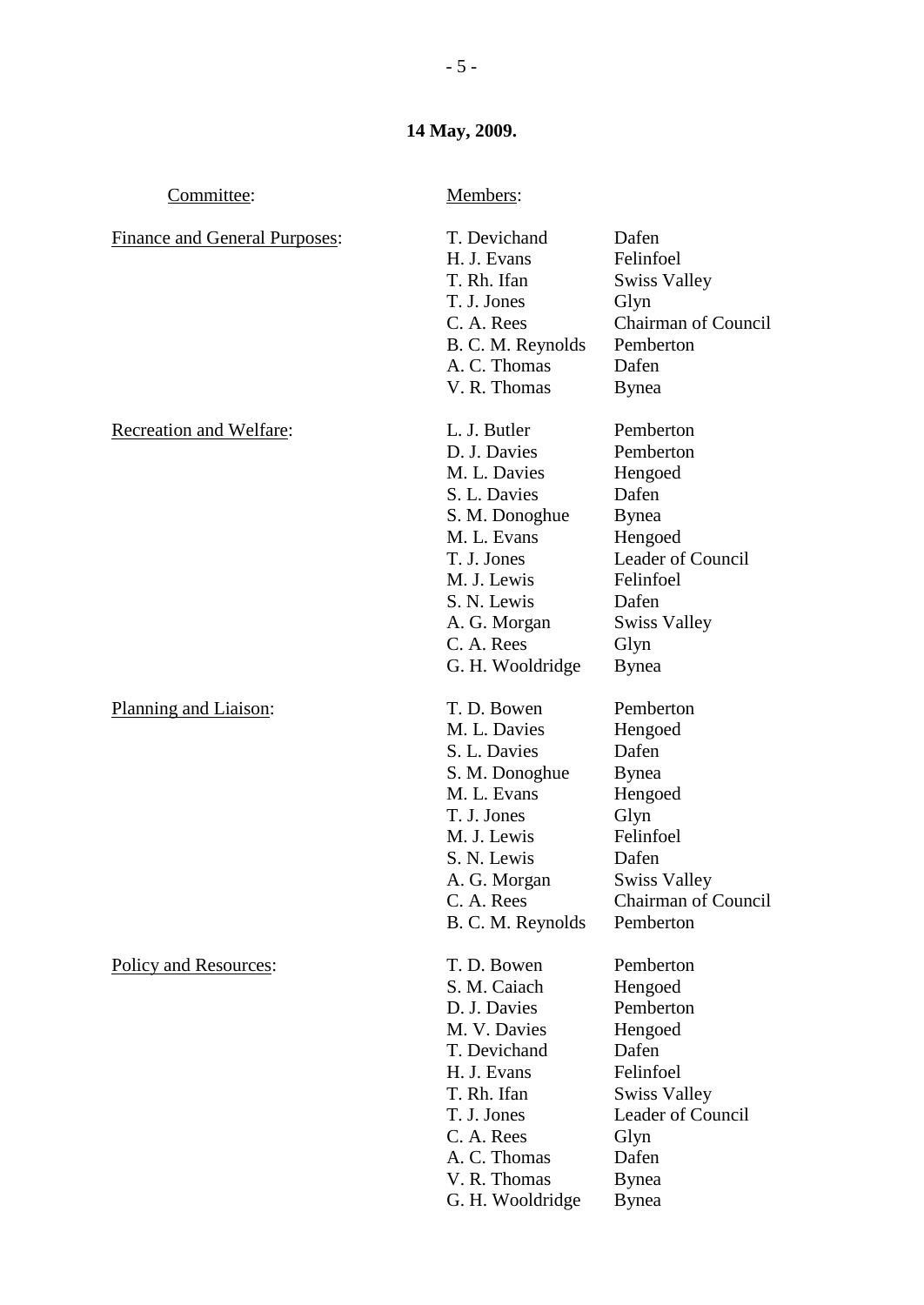| Committee:                                 | Members:                                                                                                                     |                                                                                                                               |
|--------------------------------------------|------------------------------------------------------------------------------------------------------------------------------|-------------------------------------------------------------------------------------------------------------------------------|
| Civic and Ceremonial:                      | T. D. Bowen<br>D. J. Davies<br>M. L. Davies<br>T. J. Jones<br>C.A. Rees<br>B. C. M. Reynolds                                 |                                                                                                                               |
| <b>Community Development Grants Panel:</b> | D. J. Davies<br>M. V. Davies<br>T. Devichand<br>H. J. Evans<br>T. J. Jones<br>A. G. Morgan<br>C. A. Rees<br>G. H. Wooldridge | Pemberton<br>Hengoed<br>Dafen<br>Felinfoel<br>Leader of Council<br><b>Swiss Valley</b><br><b>Chairman of Council</b><br>Bynea |

Learning and Development Consultative Committee:

| M. L. Davies      | Hengoed                    |
|-------------------|----------------------------|
| T. Devichand      | Dafen                      |
| T. Rh. Ifan       | <b>Swiss Valley</b>        |
| T. J. Jones       | Leader of Council          |
| A. G. Morgan      | <b>Swiss Valley</b>        |
| C. A. Rees        | <b>Chairman of Council</b> |
| B. C. M. Reynolds | Pemberton                  |
| G. H. Wooldridge  | <b>B</b> ynea              |

In accordance with Standing Order No. 65, Members serving on any of the Council's Committees are given discretionary powers to appoint a deputy to attend in their stead.

## **14. REPRESENTATIVES ON VARIOUS ORGANISATIONS**

**RESOLVED** that the following Members be appointed to represent the Council on the under-mentioned Committees, Bodies or Organisations:-

|                                                     | Members:                     |
|-----------------------------------------------------|------------------------------|
| Carmarthenshire Tourism<br>Association              | T. D. Bowen                  |
| Carmarthenshire Youth and<br>Childrens' Association | L. J. Butler<br>V. R. Thomas |
| C.A.T.C.H. U.P. Ltd                                 | S. M. Donoghue               |
| Citizens Advice Bureau                              | B. C. M. Reynolds            |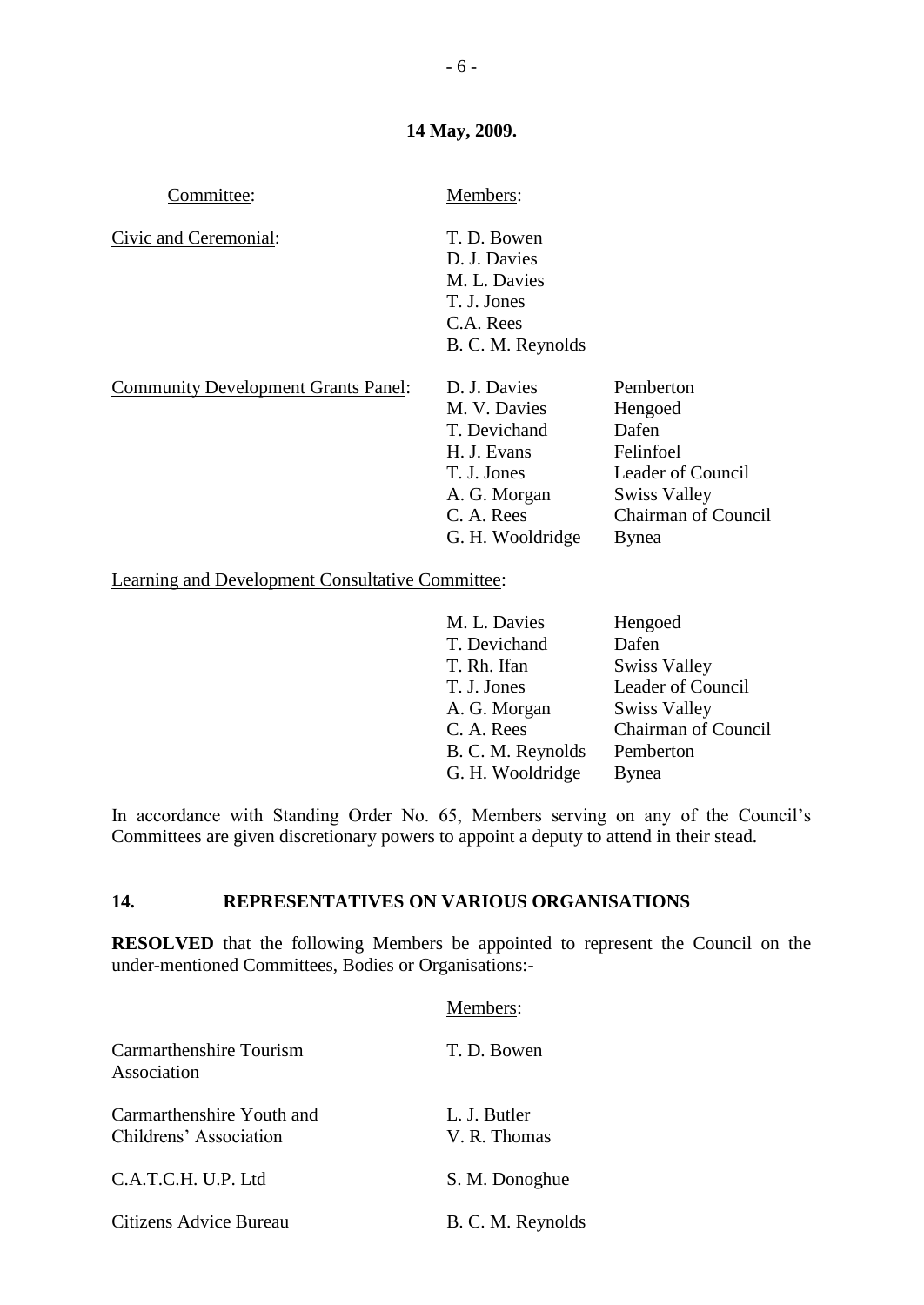## Members:

| Committee for the Improvement<br>of Hospital Services                                                                                                                                                                                                                                      | Leader of Council                                                                                                                                                                                                        |
|--------------------------------------------------------------------------------------------------------------------------------------------------------------------------------------------------------------------------------------------------------------------------------------------|--------------------------------------------------------------------------------------------------------------------------------------------------------------------------------------------------------------------------|
| Foothold Steering Group/<br>Llanelli, Amman and<br>Gwendraeth 3                                                                                                                                                                                                                            | Deleted                                                                                                                                                                                                                  |
| <b>Foothold Theatrical Enterprises</b>                                                                                                                                                                                                                                                     | Deleted                                                                                                                                                                                                                  |
| Friends of Llanelli Museum                                                                                                                                                                                                                                                                 | A. C. Thomas                                                                                                                                                                                                             |
| Governing Bodies:                                                                                                                                                                                                                                                                          |                                                                                                                                                                                                                          |
| Primary Schools:<br><b>Bryn</b><br><b>Brynsierfel</b><br><b>Bynea</b><br>Dafen<br><b>Five Roads</b><br>Furnace<br>Halfway<br>Ponthenri<br>Pontyates<br>Pw11<br><b>Swiss Valley</b><br><b>Ysgol Brynteg</b><br><b>Ysgol</b> y Babanod<br>Ysgol y Felin<br><b>Further Education Centres:</b> | S. M. Donoghue<br>L. J. Butler<br>V. R. Thomas<br>S. L. Davies<br>M. L. Evans<br>M. L. Evans<br>S. N. Lewis<br>C. A. Rees<br>C. A. Rees<br>M. L. Davies<br>T. Rh. Ifan<br>G. H. Wooldridge<br>H. J. Evans<br>H. J. Evans |
| Felinfoel/Llwynhendy                                                                                                                                                                                                                                                                       | H. J. Evans<br>D. J. Davies                                                                                                                                                                                              |
| Pwll/Pembrey                                                                                                                                                                                                                                                                               | S. M. Caiach                                                                                                                                                                                                             |
| Gwendraeth Area Forum                                                                                                                                                                                                                                                                      | Deleted                                                                                                                                                                                                                  |
| <b>Heart of Wales Line Forum</b><br><b>Llanelli and District</b><br>Shopmobility                                                                                                                                                                                                           | M. L. Evans<br>B. C. M. Reynolds                                                                                                                                                                                         |
| Llanelli and District Twinning<br>Association                                                                                                                                                                                                                                              | M. V. Davies                                                                                                                                                                                                             |
| Llanelli Chamber of Trade and<br>Commerce                                                                                                                                                                                                                                                  | V. R. Thomas                                                                                                                                                                                                             |